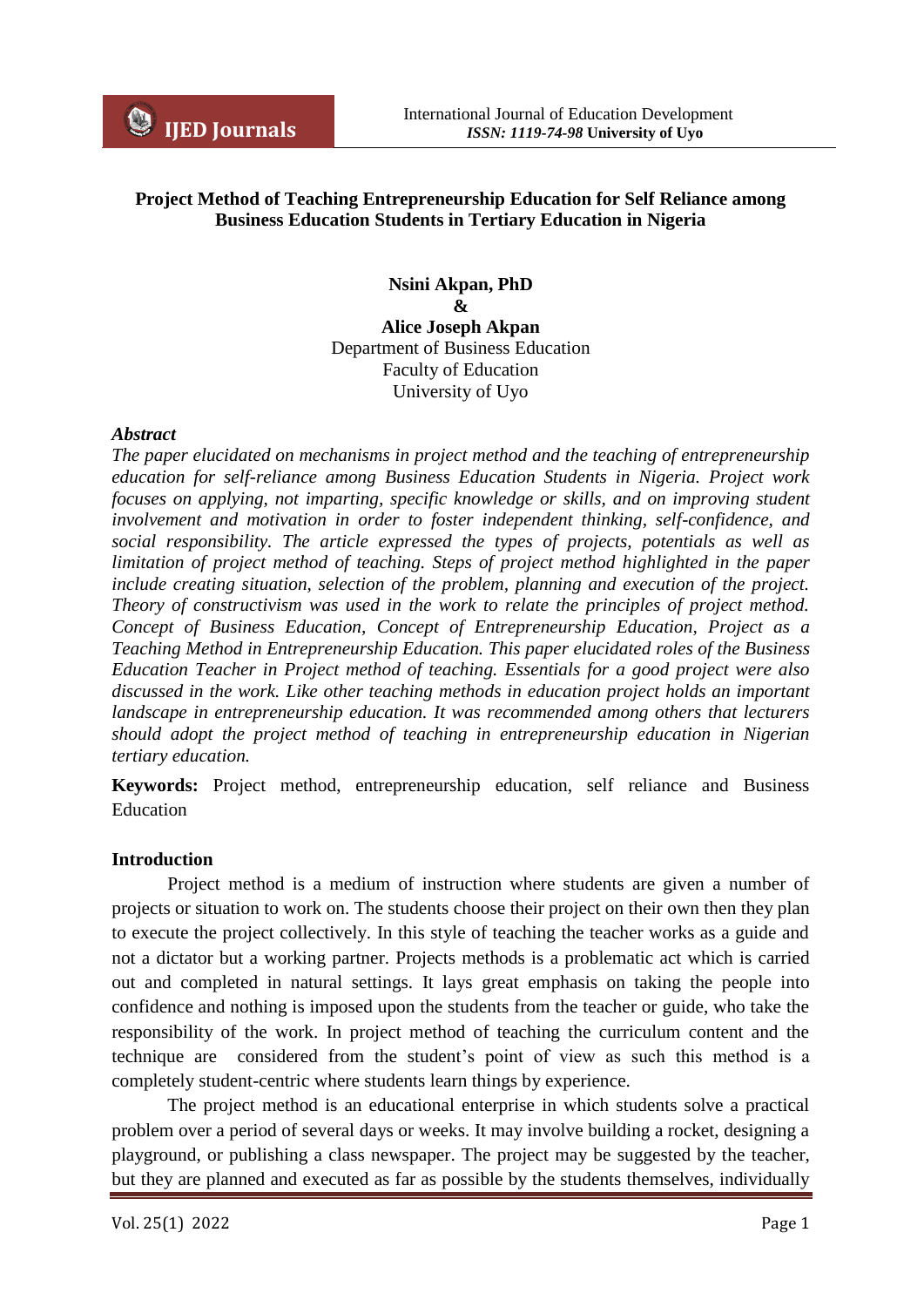or in groups. Project method actively engages students in the learning process for effective mastery of the subject matter and promotion of a positive attitude towards the subject. Project methods focuses on applying, not imparting, specific knowledge or skills, and on improving student involvement and motivation in order to foster independent thinking, self-confidence, and social responsibility (Kilpatrick, 2015).

## **Types of Projects Method of Teaching**

Project is any undertaking, carried out individually or collaboratively and possibly involving research or design, that is carefully planned.

According to Kilpatrick (2015) there are four types of projects. They are:

- 1. **Constructive Project**: In constructive project, students are given opportunity to construct ideas about businesses they can establish when they are out of school. Practical tasks such as conducting feasibility study, writing business plan, starting a business, inventing business ideas, setting of real small business ventures, workshops, presentations and study visits are done in this type of projects.
- 2. **Aesthetic Project**: Appreciation powers of the students are developed in this type of project through beautification of things that are appealing to them. These projects are generally allotted in the aesthetic fields of life. E.g. in music, drawing, painting art and culture.
- 3. **Project Problem-solving**: These projects are given to solve the problems related to any life-situation or related to any subject. Problems such as how to start and manage a small scale business, how to maintain books of accounts and how to send an email or letter are some problems students would likely be expose to in the project method of teaching. Some Business Education students graduate from the higher institution without prior knowledge on how to send an email, maintain books of accounts, have ideas about running business in real life. Applying project method of teaching impact students with the necessary skills to be self reliant as they could be the ones to choose a particular project they want to embark on and would be scored by the lecturer at the end of the project. These problems if solved will make a student efficient for social-life.
- 4. **Drill Project**: In drill project, emphasis is on mastery of skill and knowledge of the students. It increases the work efficacy and capacity of the students. The drill type projects involve an activity that aims at acquiring greater skill.

### **Potential of Project Method**

- i. Project method gives freedom to the students
- ii. It has potentials to drive social values
- iii. It promotes learning through practical problem solving
- iv. It trains students for social adjustment.
- v. It trains students for a democratic way of life\
- vi. It leads to satisfaction of completing the whole work (Kilpatrick, 2015)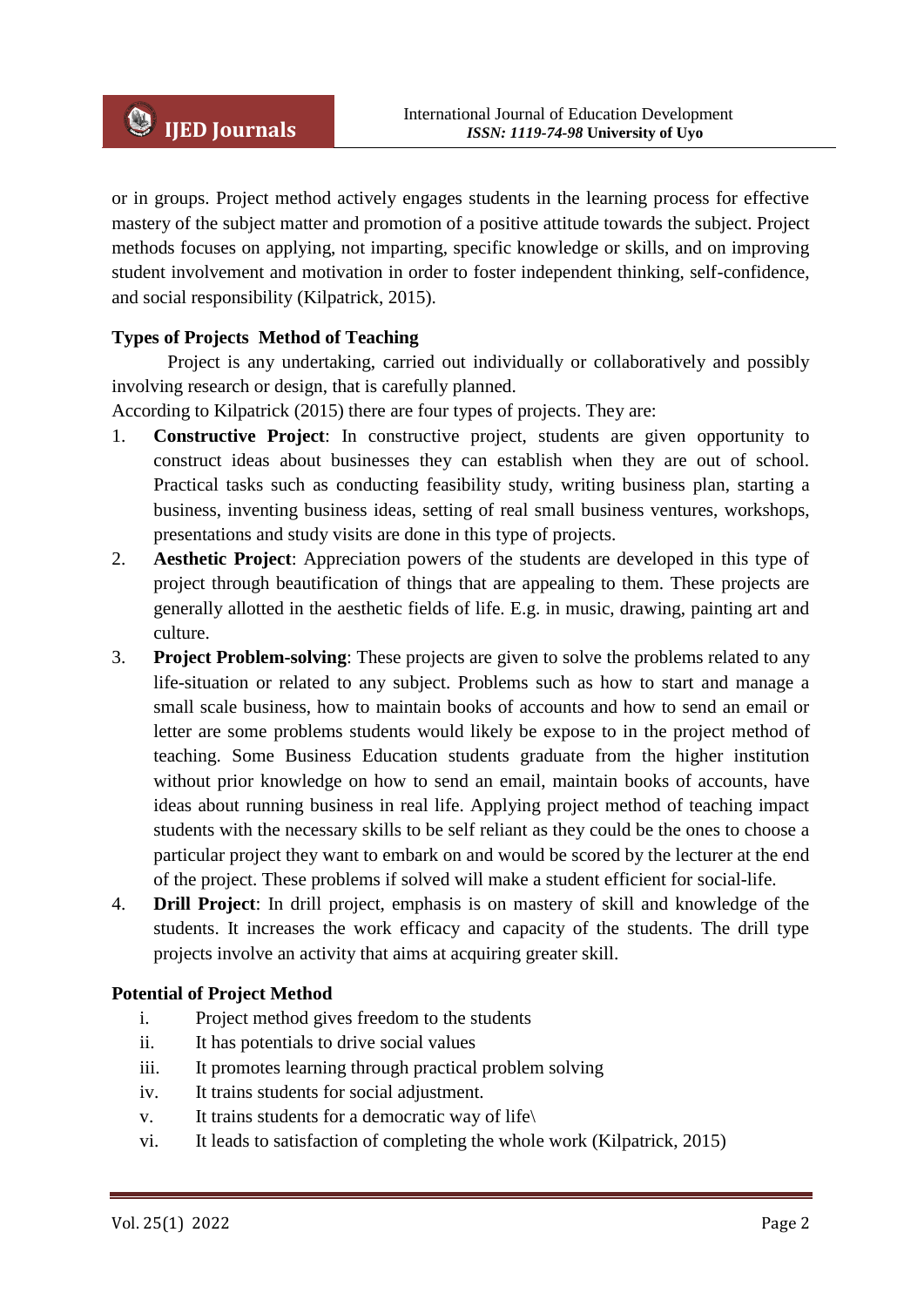### **Limitations in Project Method**

- i. It is time consuming and limited by availability and cost of materials (Kilpatrick, 2015).
- ii. The method provides opportunity only for the practical enthusiast
- iii. It may be too ambitious; beyond the students capacity
- iv. Projects may be adopted or abandoned at will
- v. The project approach often results in an incomplete mastery of the tools of learning, which are essential to students education later.
- vi. It leave gap in students knowledge.

## **Steps of Project Method**

Before embarking on a project there are certain steps that needs to be followed as discussed in this section, this include but not limited to;

- i. **Creating Situation**: In the first step teacher creates the proper situation to the students in the class. The teacher shares the knowledge about the project method procedure, steps, and uses with the students. After that sharing knowledge, the teacher provides proper motivation through conversation about the day to day life problems to the students (Kilpatrick, 2015).
- ii. **Selection of the Problem**: Here, the teacher helps the students to select the problem and guide them. The students are given freedom to choose the topic or problem based on their interest and ability. Before choosing the topic the principles should be taken into an account (Kilpatrick, 2015).
- iii. **Planning**: The teacher discuss with the students about the problem through various angles and points. The teacher should create the situation of the discussion with the students and they are allowed to discuss freely and openly. After the free expression of the student's opinion about the problem, the teacher writes down the whole program of action stepwise on the blackboard. The grouping is made by the teacher based on the interest and ability of the students (Kilpatrick, 2015).
- iv. **Execution**: At this point the students start their works. They collect the relevant information/data and materials at first. And start working on the project assigned to them by the teacher.

There is need for a theory that relates with project method of teaching. The theory gives an insight of what is expected of entrepreneurship education lecturers regarding project method of teaching. Constructivism as a theory of knowledge argue that humans generate knowledge and meaning from an interaction between their experience and their ideas. During infancy, it was an interaction between human experiences and their reflexes or behaviour pattern Piaget called this system of knowledge schemata. Writers who influenced constructivism include John Dewey, Maria, Montessori, Wladyslaw Strzeminski, Jean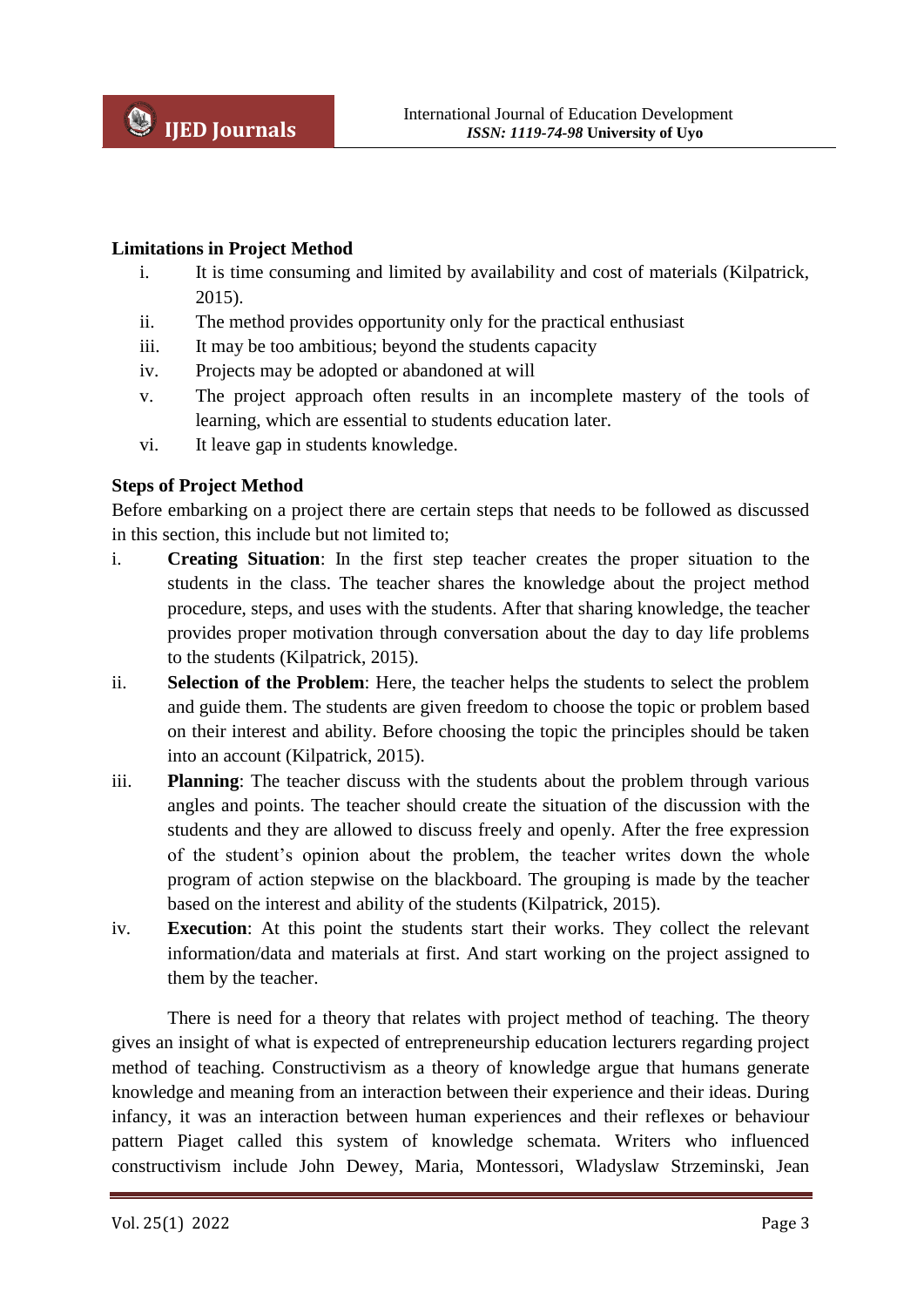Piaget, Herbert Simon, Paul Watzlavvick, Ernest Von Glasersfeld, Edgar Morin and so forth. However, formalization of the theory of constructivism is generally attributed to Jean Piaget, who articulated mechanism by which knowledge is internalized by learners. The author suggested that through processed process of accommodation and assimilation, individual construct new knowledge from their experiences. When individuals assimilate, they incorporate the new experience into an already existing framework without changing that framework. This may occur when individuals‗ experiences are aligned with their internal representations of the world, but may also occur as a failure to change a faulty understanding; for example, they may not notice events, may misunderstand input from others, or may decide that an event is a fluke and is therefore unimportant as information about the world.

According to the theory, accommodation is the process of retraining one's mental representation of the external world to fit need experiences. It is important to note that, construction is not a particular ideology, construction is a theory describing how learning happens, regardless of whether learners- are- using their, experience to understand a lecture or following the instructions, the theory of constructivism suggests that learners construct knowledge out of their experience. However, constructivism is often associated with pedagogic instructions that promote active learning or learning by doing. The learner as a unique-individual; social constructivism view each learner as a unique 'individual with unique needs and background; the learner is also seen as a complex and multidimensional. The theory encourages the learner to arrive at his or her version of the truth, influenced by his or her background, culture or embedded worldwide. According to this theory, it is thus important to take into account the background and culture of the learner throughout the learning process. The responsibility for learning should reside increasingly with the learner.

The theory suggests that knowledge is first constructed in a social context and is appropriated by individuals. According to constructivists, the process of sharing individual perspectives- called collaborative elaboration;results in learners constructing understanding together that would not be possible alone. The theory view learning as an active process where learners should learn to discover principles, concepts and the facts for themselves; hence the importance of encouraging guess work and instinctive thinking in learners. Other constructivist scholars agree with this and emphasize that individuals make meanings through the interactions with each other and with the environment they live in, Thus knowledge is a product of humans and is socially and culturally constructed agrees that learning is a social process. The author further states that learning is not a process that only takes place inside minds, nor is a passive development of behaviour that is shaped by external forces and that meaningful learning occurs when individual are-engaged in social activities.

This theory is also of the view that the instructor and the learners are equally involved in learning from each other as well. This means that the learning experience is both subjective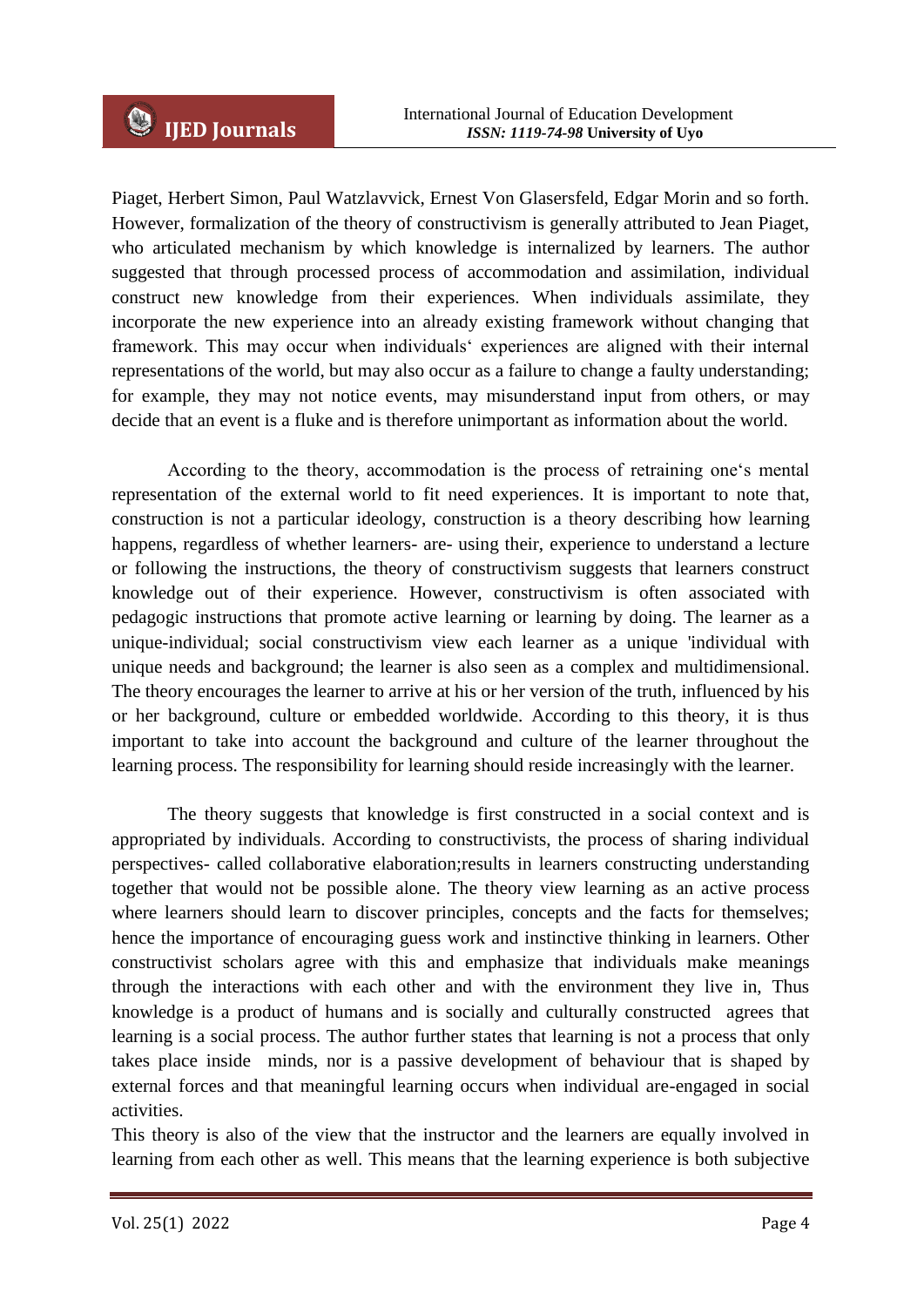and objective and requires that the instructor's culture, values and background become an essential part of the interplay between learners and task in the shaping of meaning. Learners compare their version of the truth with that of the instructor and fellow learner's truth. Learners with dynamic skills and background should collaborate in tasks and discussion to arrive at a shared understanding of the truth in a specific field. Also, they stressed the need for collaboration among learners, in direct contradiction to traditional competitive instructions.

### **Concept of Business Education**

Business Education is one of the courses offered in the universities with the central aim of building the capacity of the students for enterprise development. One remarkable and important characteristic of Business Education programme is that its products can function independently as self-employed and employers of labour. Business Education programme prepares students for entry into and advancement in jobs within the business environment. It is an educational programme which involves acquisition of skills, knowledge and competences which makes the recipient/beneficiary self-reliant. Ezeani (2012) described Business Education as an umbrella under which all business programmes such as Marketing, Business Administration, Secretarial Studies and Accounting take a shield. The programme prepares students for a career in business where instruction is designed to prepare youths and adults for actual practice in the world of business. Entrepreneurship education seeks to empower students with new skills to be able to harness opportunities, be self-reliant and become job-creators and not job-seekers on graduation. The training on entrepreneurship education should therefore, be focused on developing capacities to collect, analyze, organize and critically evaluate information for business decision making. It was envisaged as conception, that entrepreneurship education will not only equip graduates with the skills and motivation for successful entrepreneurship, it was also to provide the needed support to boost private sector investment to curb the problem of unemployment among school leavers (Adenike, 2016).

### **Concept of Entrepreneurship Education**

The objectives of entrepreneurship education could be classified into three categories: raising awareness, teaching techniques, tools and how to handle situations and supporting project bearers (Fayolle, 2017). Generally, entrepreneurship education aims to increase the awareness of entrepreneurship as a career option, and enhance the understanding of the process involved in initiating and managing a new business enterprise (Lee & Wong, 2017). The educational system creates awareness of alternative career choices and broadens the horizon of individuals, equipping them with cognitive tools and enabling them to perceive and develop entrepreneurial opportunities.

Moreover, entrepreneurship education can help students see in new venture creation a possible career option, develop positive and favorable attitudes towards entrepreneurial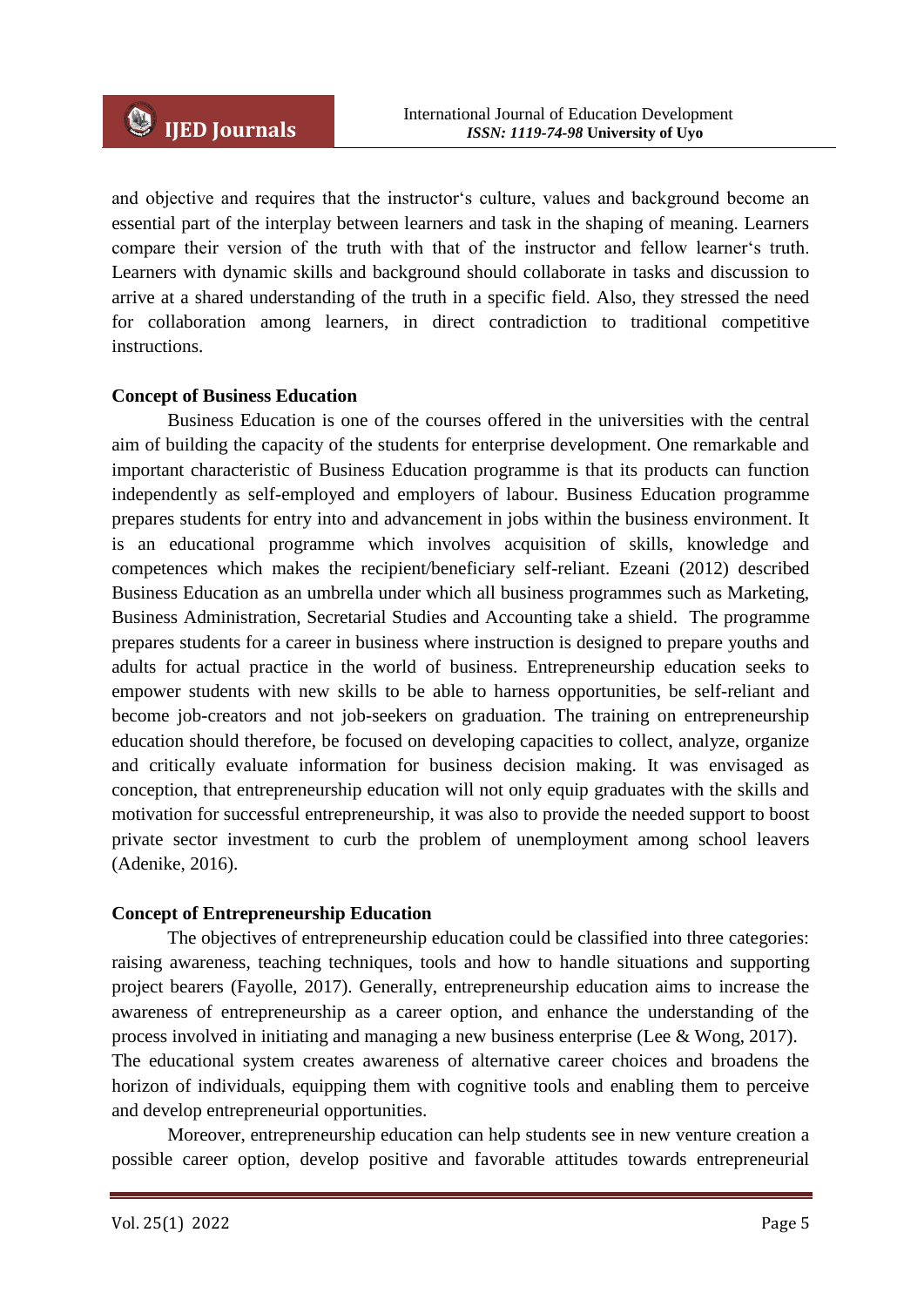situations and also entails proposing new career perspectives for part or all of one's professional life. Entrepreneurship education can constitute an essential tool in developing the entrepreneurial culture of students. Teaching entrepreneurship to individuals who are strongly committed to their venture creation project, to professionals and other practitioners committed to the field of entrepreneurship or to students who have neither intention nor a concrete project is very different in nature. Although some lecturers tend to overemphasize it, pedagogy is not an end per se. Pedagogy is a means to achieve objectives. As soon as objectives have been agreed upon and specific constraints have been identified, the right teaching methods can be selected (Fayolle & Gailly 2018). However, effectiveness of an entrepreneurship education program depends mostly on teacher's skill and knowledge of different teaching methods particularly entrepreneurship education teaching methods.

### **Project as a Teaching Method in Entrepreneurship Education**

There are many ways to offer entrepreneurship education, depending on the objectives of such education (Hytti and O'Gorman, 2014). If the objective of the education is to increase the understanding of what entrepreneurship education is about, the most effective way to accomplish the objective is to adopt project method of teaching. If the objective is to equip individuals with entrepreneurial skills, which are applicable directly to work, the best way is to provide education and training that enable individuals to involve directly in the entrepreneurial process, such as industrial training. Lastly, if the objective of the education is to prepare individuals to act as entrepreneurs, the most effective technique is to facilitate experiments by trying entrepreneurship out in a controlled environment, for instance through business simulation or role playing (Ahmad, Baharun & Rahman, 2014). Project method will involve setting of real small business ventures, workshops, presentations and study visits. These are termed "active" and is said to be more appropriate for nurturing entrepreneurial attributes among students. It is however also generally agreed that traditional methods such as demonstration method is less effective in encouraging entrepreneurial attributes. It seems such method actually make students become dormant participants. These methods prepare a student to work for an entrepreneur, but not to become one. If entrepreneurship education is to be learned as a career, it is best done using some kind of apprenticeship. Engaging in practical and having an opportunity to question, investigate, converse, and discuss with realworld entrepreneurs gives both knowledge and skills and also stimulates attitudes of students.

The teachers' main tasks are to provide theoretical knowledge on entrepreneurship and business planning, to instruct the students to find and test business ideas, and assess business opportunities and to consult group work and business plan writing. The students should realize the importance of preparing a business plan, gain an overview of the Business Plan structure and preparation process, and get some practice in writing a business plan on the basis of their own business idea. Knowledge on how to implement a business idea, experience of business planning and information on the process of setting up an enterprise should motivate students to think about setting up their own business and as a result, bring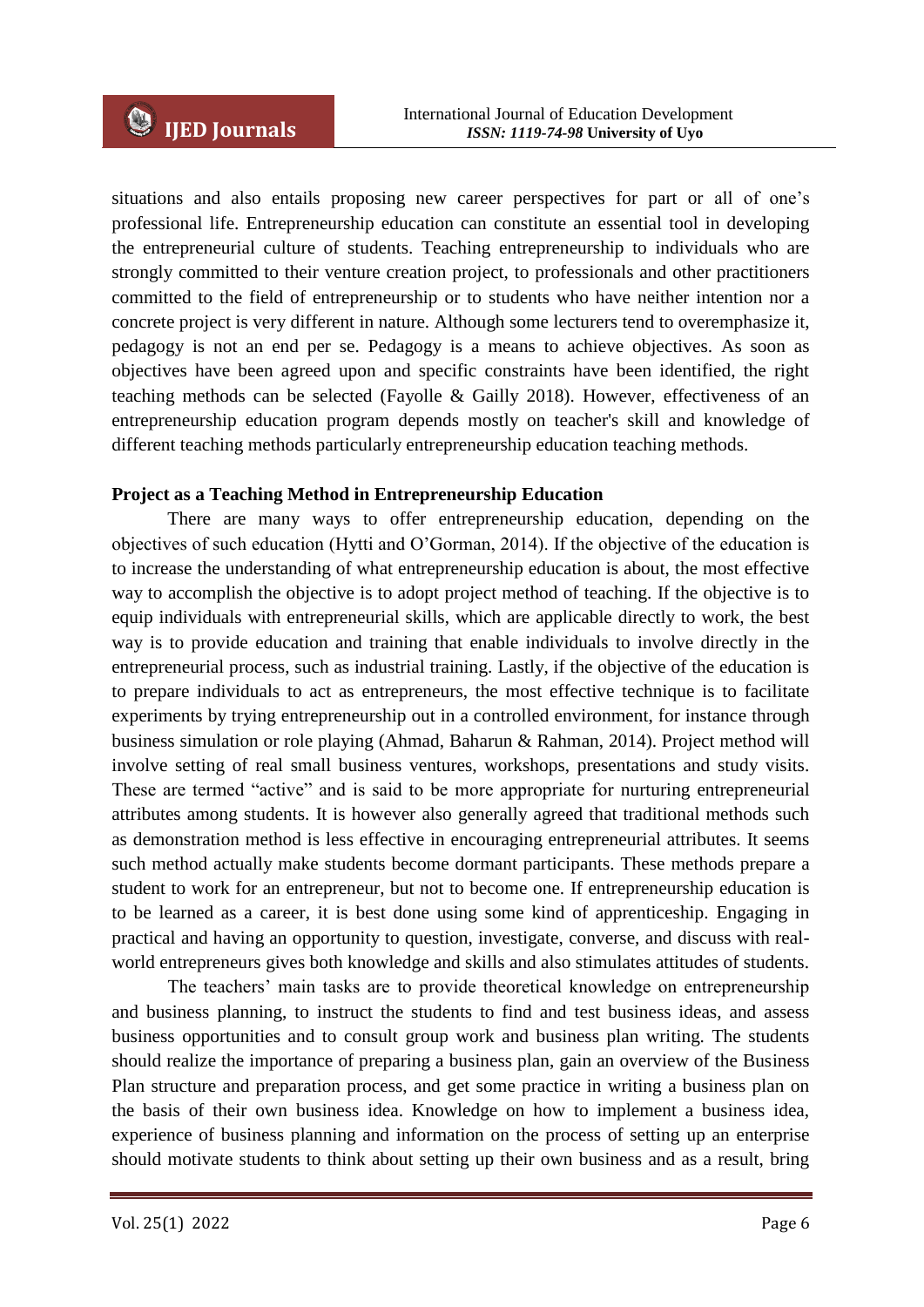more of them to entrepreneurship education (Venesaar, 2018). Project method of teaching should be applied in the teaching of Entrepreneurship Education for self-reliance of students. After a brief introduction of a particular topic, the teachers should assign projects to students to do on their own or carryout the project as a group (collaboration). The projects should be the ones the students can handle financially and should be things they will face after graduation from school in order to encourage them for self-reliance.

### **Roles of the Business Education Teacher in Project Method of Teaching**

The project to be successful must be based on a definite procedure. The first and main responsibility of a teacher is to provide those situations in which they feel a spontaneous urge to solve some of their practical problems. The teacher should motivate the students in such a manner that there is whole hearted cooperation of students in the project process. Teacher helps the students in proper planning of the project and discuss with them all the pros and cons of the project they are about to embark. The teacher supplies clue and also provide information to the students about the sources of materials for the project. The relation of the teacher with his students is very closer in project method than in ordinary class teaching. The teacher acts like a friend, who works together with the students and helps them to gain rich experiences. The teacher directs the students and gives them all types of necessary directions and does not behave as an autocratic teacher. (Venesaar, 2018)

### **Essentials for a Good Project**

The following are essential for a good project as posited by Nupur (2016)

- (i) **Timely:** The project should be such as is related directly to the lesson and vocational interest. It should be in accordance with the mental and chronological age of the students. Environmental and seasonal factors must be given due consideration.
- (ii) **Usefulness:** The project selected should be useful in life. The learning experience in a project must be capable of being applied in life of students.
- (iii) **Interesting:** Projects should be interesting from students' point of view. They must make an appeal to the emotional hungers or drives of the students.
- (iv) **Challenging:** Projects given to students should neither be too simple nor too long and difficult. They should be challenging. Challenging projects would enable the students to take up projects that would be applicable in their real life after graduation.
- (v) **Economical:** The project should be economical and should not unnecessarily tax the energy and pocket of the students.
- (vi) **Rich in Experience:** The project should be able to correlate different subjects and practical activities of life. Students who have been exposed to project method of teaching should be able to gather reasonable experience that will enable them become self-reliant after graduation.
- **(vii) Cooperativeness:** In the project there should be enough scope for individual and cooperative thinking.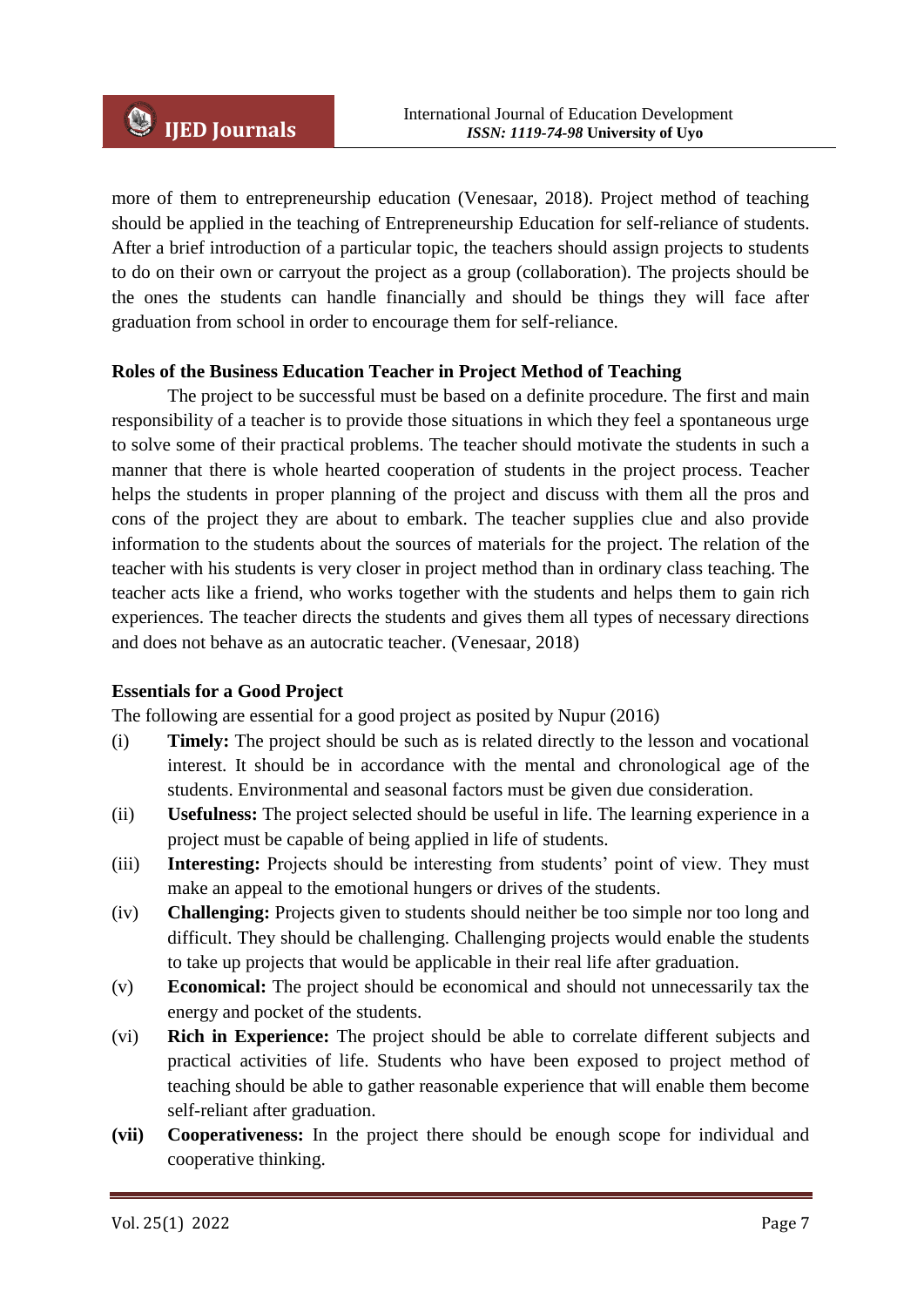### **The Teaching of Entrepreneurship Education for Self-Reliance**

Quality entrepreneurship education could enhance job creation which would subsequently reduce unemployment, poverty and social vices in Nigeria. This will also help to improve the standard of living; hence promote social economic and political development in Nigeria which is the cardinal objective of Millennium Development Goals (MDGs) (Maina, 2014). According to him, for recipient of entrepreneurship education to be a job creator rather than job-seeker, he might acquire essential basic skills and attitudes which will be enable him to function as an entrepreneur. Thus, entrepreneurship education which lead to self-reliance improves the quality of life and the general standard of living of the masses. It reflects in the following economic indicators such as Higher Profit Employers, more employment, Higher Productivity, Promotion of Innovative Technologies, products and services and increase in local sourcing of raw materials (Okoba, 2012).

Therefore, for a country striving to attain self-reliance economy, its educational system should be designed to involve robust entrepreneurial curriculum. Entrepreneurship as a factor of production is a body that organizes human and materials resources for the production of goods and services. Entrepreneurship in its broader sense is a process of making individuals explored their potentials and initiatives or creativities for greatness, which will in turn build their self-confidence in order to become self-reliant and selfsufficient in the race of life. Entrepreneurship is a source of job creation, empowerment and economic dynamism in a rapidly globalizing world. Entrepreneurship prepares Business Education students to be responsible, enterprising individuals who become entrepreneurs or entrepreneurial thinkers and contribute to economic development and sustainable communities thereby become self-reliant (Jimoh, 2012). A Business Education student who is self-reliant, is one who is self-employed, because self-employment is one of the keys to working out of poverty. To move out of poverty, one need to truly want more, make the effort to gain it, seek self-employment over normal employment, gain the necessary skills to accomplish a certain task and establish personal values like organization, cleanliness, honesty among others. self-reliant is learnt through entrepreneurship, the real power to attract wealth comes from our own self-reliant through entrepreneurship, determination and will; not from any dependence on others.

# **Ways Business Education Students could Become Self-Reliant through Entrepreneurship**

The following are ways Business Education students could become self-reliant through entrepreneurship.

i. **Develop the spirit of wealth creation and self-employment**: Wealth lies in selfemployment, not on salaried jobs (Babalola, 2012). Business Education students should not develop the mindset of getting white collar job after graduation from the higher institution rather they should think of creating businesses that will make them self-reliant and employer of labour.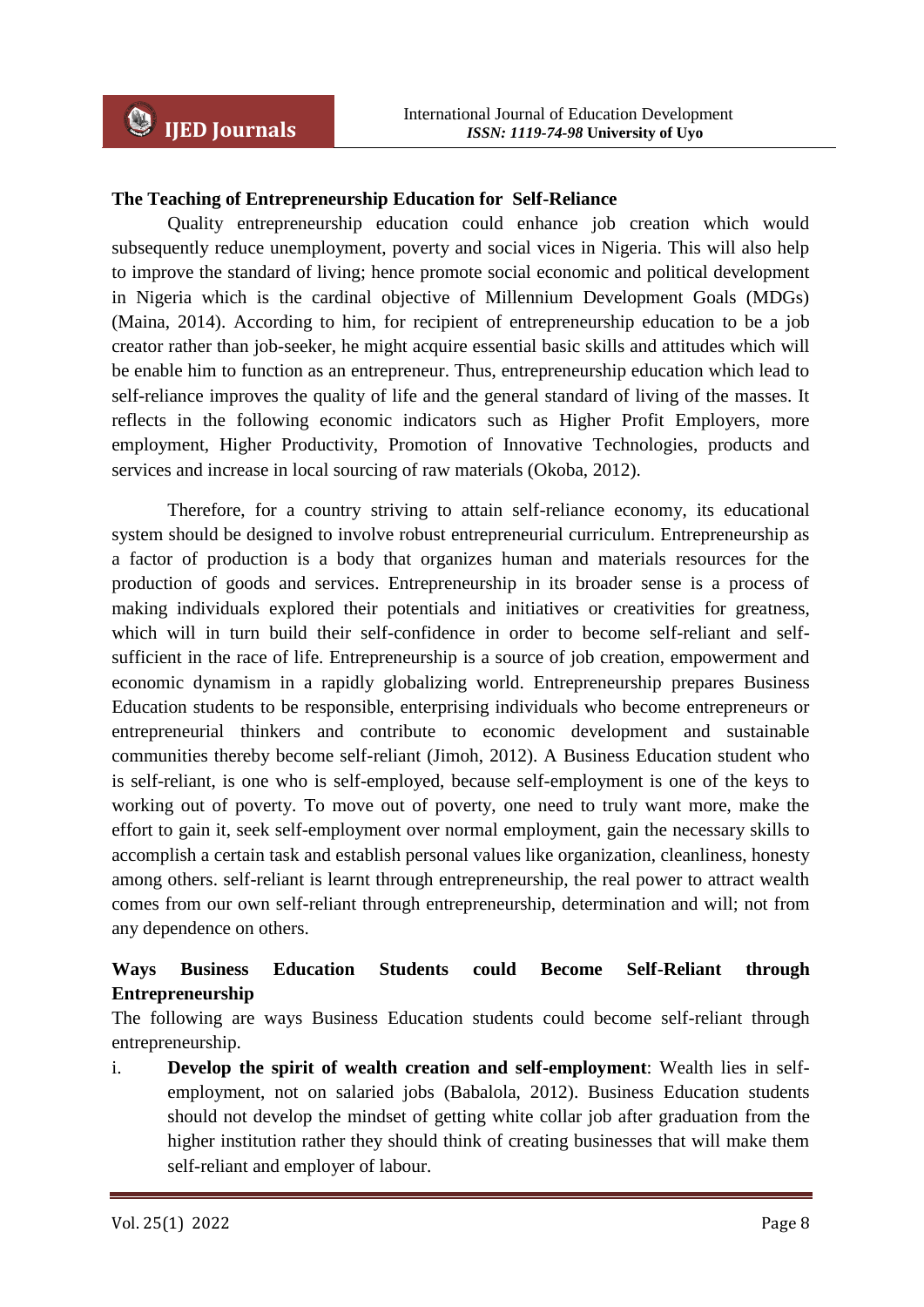- ii. **Risk**-**taking**: Business is all about risk because it is rooted on profit and loss. Unemployed people clamour for jobs. They do not readily consider the alternative option and self-employment or taking risk because life itself is all about risk (Taiwo 2011). Salaried employment offers security, and unless one comes to enjoy the security of insecurity, such individual is not meant for self-employment which give rise to self-reliant through entrepreneurship and the attendant risks.
- iii. **Translating of dream and vision into reality**: "Rich is he who has a dream, even without coins in his pocket" (Taiwo 2011) an entrepreneurial individual is a dreamer who accomplish dream through creating, organization and production of ideas as inclusive in capacities and skills which one earn for life.
- iv. **Proper Utilization of every difficult situation**: A trial or hard circumstances around man is always a period of exploring and discovering human hiding potentials. Abraham Lincoln looses all his election from the district representatives but never gives up and was aiming higher until he finally got to the presidency and he won. Ben Carson who was libel in school as "Dummy" (Dull student), he used that opportunity to discovered the greatest in him and he became the first neurosurgeon who separated twins born attached together in their heads. Even as a student, one can come to better understanding of the current market and the challenges faced by fellow stakeholders, thereby increasing the livelihood of one success in the field (Abenet & Milkias 2017).
- v. **Developing and Creating of School-to-work strategy:** This is a strong strategy for allowing young people and students to have practical work experience before students graduate from school. Such strategy as the establishment of school farm, shops and other vocational training or activities where students will develop practical experiences and cultivate the culture of self-reliant through job creation based on the skillful experiences acquired in those vocational activities (Taiwo 2011).

### **Conclusion**

Entrepreneurship education not only has a key role in development of entrepreneurial culture in the society, but also creates the necessary knowledge for starting, survival and growth of business. Like other education, teaching methods have an important role in entrepreneurship education. Effectiveness of entrepreneurship education is largely related to the teacher's skills and his (or her) knowledge of using different teaching method, specifically the methods of teaching entrepreneurship education. The students need to accustom with business problems. On the other hand, to be in a real business environment is essential for students. Then "development of a new venture creation project" could be other teaching methods of entrepreneurship program in universities. Entrepreneurship education requires project method mechanism. The project given to students will enable them to be self reliant. Most of the students find it difficult to take up a project after graduation reasons being that they were not expose to such projects while in school. As such, they are afraid to try new project, hence, when a teacher uses project method to teach entrepreneurship education after graduation it will not be difficult for the students to be self reliant as they had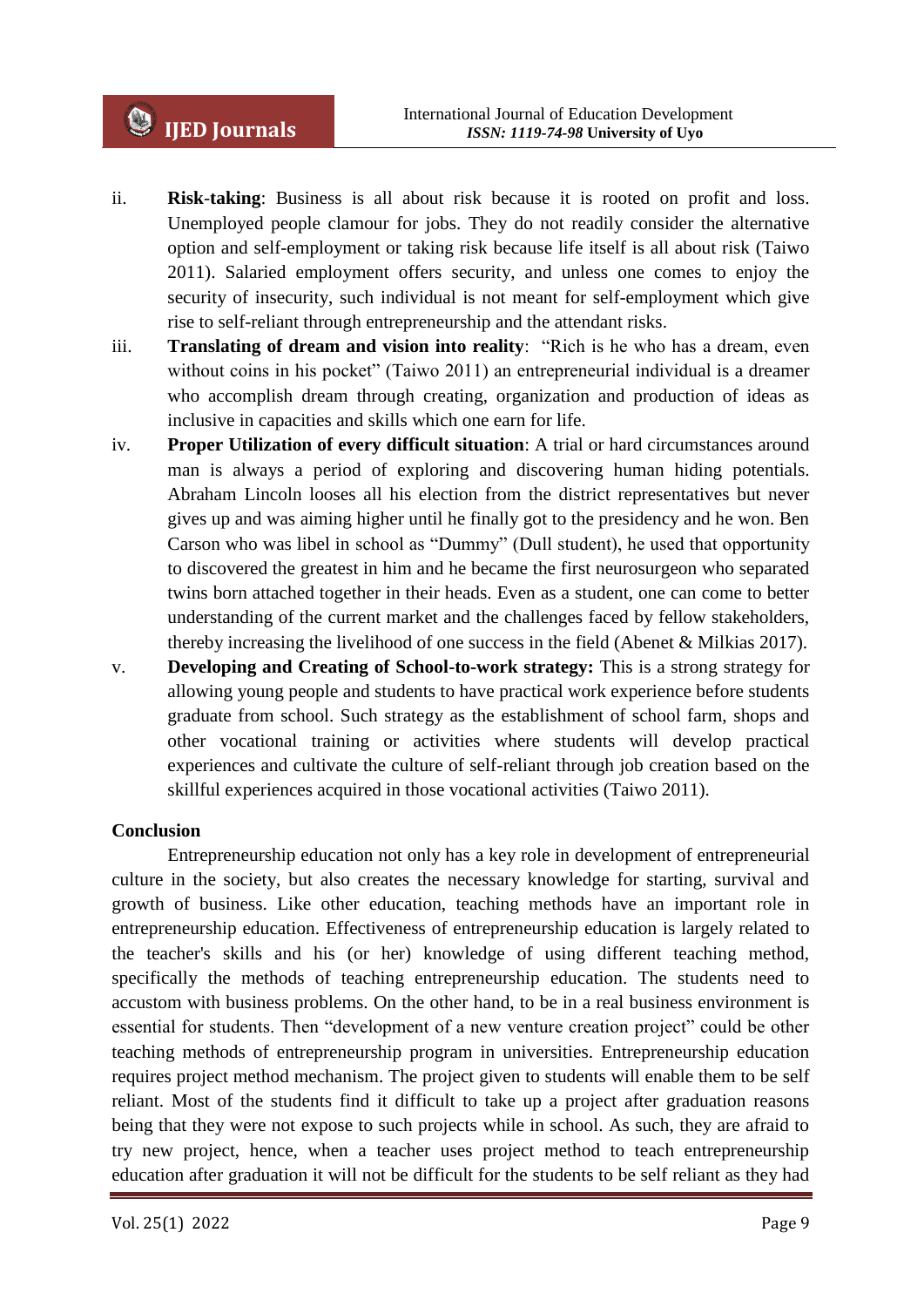

already been exposed to such tasks which will make them not to develop phobia. Students should be given projects that they could apply in real life situation. For instance, in the case of entrepreneurship students should be given projects on how to conduct feasibility study, step by step guide on how to start small business.

### **Suggestions**

The following recommendations were drawn from the paper.

- 1. Lecturers should adopt the project method of teaching in entrepreneurship education.
- 2. Students should be given realistic projects to embark on.
- 3. The lecturers should ensure they monitor student's projects and award grades to them.

#### **References**

- Abenet, D. & Milkias, R. (2017). Proper utilization of every difficult situation. Retrieved online from http://www.teenvestors.com./entrepreneurs/biz-benefits/self-reliance.htm. retrieved on 21/8/2021.
- Adenike, A. A. (2016). Challenges of entrepreneurial education in Nigerian Universities: towards a repositioning for impact. Journal of Educational and social Research, 6(1): 208-214.
- Ahmad, Sh. F., Baharun, R. & Rahman, S. A. (2014). Interest in Entrepreneurship: an exploratory study on engineering and technical students in entrepreneurship education and choosing entrepreneurship as a career. In Project Report. Faculty of Management and Human Resource Development, Skudai, Johor. (Unpublished). Universiti Teknologi Malaysia Institutional Repository. [Online] Available: [http://eprints.utm.my/2668/.](http://eprints.utm.my/2668/)
- Babalola, J. B. (2012). Modelling Nigeria university system for effective learning and global revenue. Past, present and perspectives. Lecture delivered for the postgraduate school, university and calabar, Ibadan, Awemark.
- Ernest, C. (2017). Promoting Student-centered Learning in Experimental Education. *Journal of Experimental Education,* 27(2). *Pp. 141-161.*
- Ezeani, O. F. (2012). *The Prosperous Reign*. Lagos: Tonad publishers.
- Fayolle, A. (2017). Essay on the Nature of Entrepreneurship Education, [Online] Available: [http://www.kmu.unisg.ch/rencontres/RENC2006/Topics06/A/Rencontres\\_2006\\_Fayo](http://www.kmu.unisg.ch/rencontres/RENC2006/Topics06/A/Rencontres_2006_Fayolle.pdf) [lle.pdf.](http://www.kmu.unisg.ch/rencontres/RENC2006/Topics06/A/Rencontres_2006_Fayolle.pdf)
- Fayolle, A., Gailly, B. (2018). From craft to science: Teaching models and learning Processes in Entrepreneurship Education. *Journal of European Industrial Training*. 32(7). 569 – 593. [http://dx.doi.org/10.1108/03090590810899838.](http://dx.doi.org/10.1108/03090590810899838)